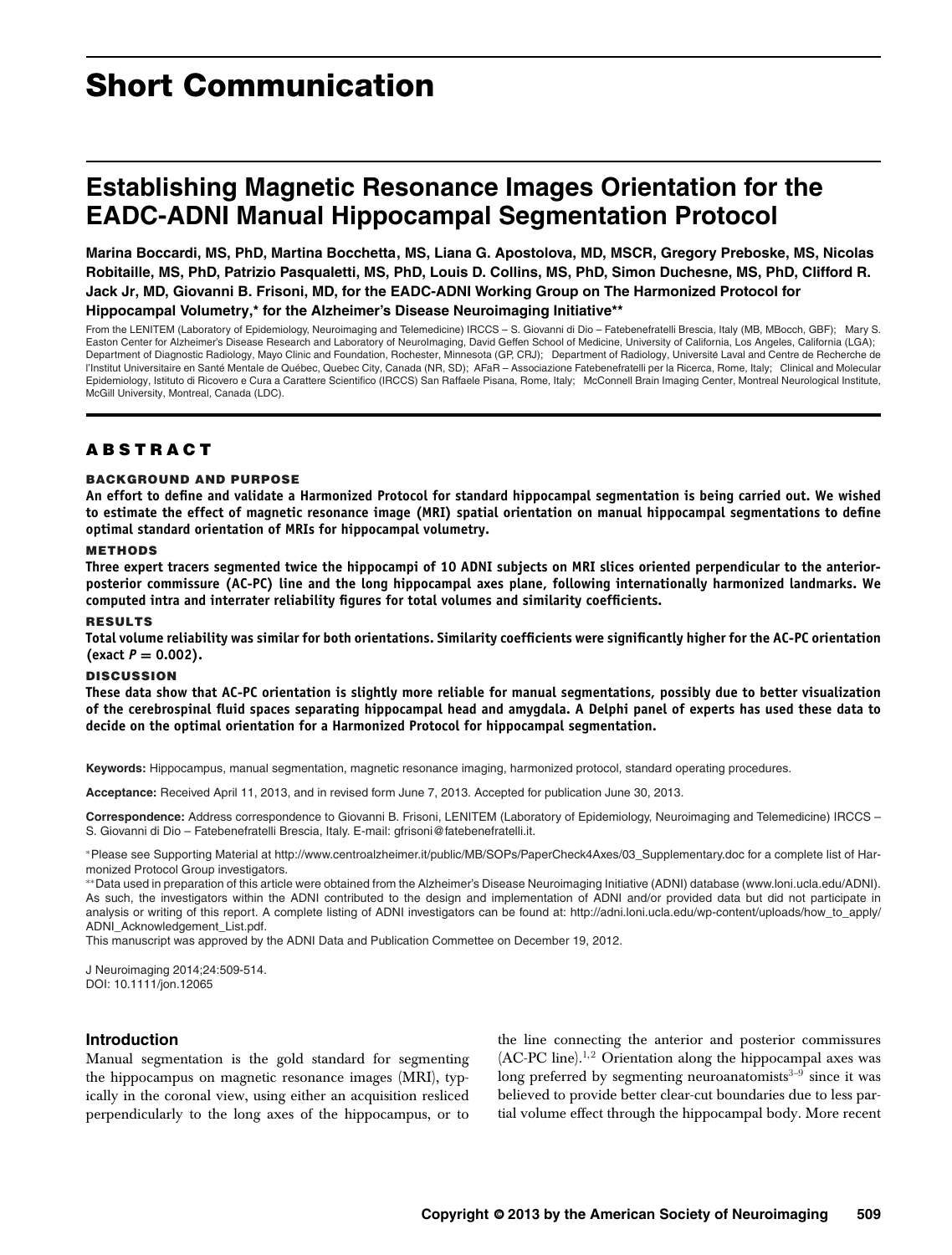protocols, however, made an increased use of AC-PC oriented  $\frac{1}{2}$ images,<sup>10–14</sup> in order to take advantage of automated software for image preprocessing, able to reorient the images perpendicular to the AC-PC line. The disadvantage of greater partial volume effect is in this case counterbalanced by the minimal human effort required in the automated preprocessing phase.<sup>1,2</sup>

In the context of the Harmonized Protocol Project, which aims to establish an international protocol for manual segmentation of the hippocampus, our objective was to assess differences in measurement reliability for manual segmentations along either the AC-PC or hippocampal axes, in order to allow a Delphi panel of experts to take evidence-based decisions for the definition of the optimal MRI orientation.

#### **Methods**

We recruited three expert tracers based on both expertise and balanced bias for a specific orientation (LA with greater practice on AC-PC; GP on hippocampal axes; and MBocch with similar practice in both orientations). MRI were taken from the dataset ADNI (Alzheimer's Disease Neuroimaging Initiative), a project launched in 2003 by the National Institute on Aging (NIA), the National Institute of Biomedical Imaging and Bioengineering (NIBIB), the Food and Drug Administration (FDA), private pharmaceutical companies and non-profit organizations, with the primary goal to test whether serial MRI, positron emission tomography (PET), other biological markers, and clinical and neuropsychological assessment can be combined to measure the progression of mild cognitive impairment (MCI) and early Alzheimer's disease (AD) (see also the Acknowledgements section).

MRIs were selected semi-randomly for 10 subjects from the ADNI dataset (adni.loni.ucla.edu) as follows: two subjects per each of five degrees on Scheltens' medial temporal lobe atrophy scale.<sup>15</sup> The tracers segmented all hippocampi twice, once on images oriented along the AC-PC line, once on images oriented along the hippocampal axes.

#### *Preprocessing*

We downloaded source images in the MINC format from the ADNI database. We oriented MRIs along the AC-PC and the hippocampal axes planes on the sagittal plane, through a rigid body transformation (six degrees of freedom). We used ImageJ (http://rsbweb.nih.gov/ij/index.html) to orient images along hippocampal axes (mean inclination among right and left hippocampi), and the Montreal Neurological Institute package AutoReg (version 0.98v) (www.bic.mni.mcgill.ca) to orient images along the AC-PC line, with the Institute's ICBM152 nonlinear symmetric template as reference.

Resampling was carried out with a linear transformation in AutoReg, and with a bilinear transformation with ImageJ.

# *Hippocampal Segmentation*

Tracers were blinded to MTA score. Images oriented along AC-PC and hippocampal axes were presented in random order.

Segmentations were carried out from rostral to caudal on the coronal resampled 1 mm thick images using MultiTracer (http://www.loni.ucla.edu/Software/MultiTracer), following the Harmonized Protocol landmarks described in Ref. 16.

We computed hippocampal volumes using MultiTracer by summing up the sub-volumes resulting from the multiplication of the segmented area by slice thickness using the "Frust Volume" computation.

#### *Statistics*

We estimated volume intrarater reliability by computing intraclass correlation coefficients (ICCs) between segmentations on the AC-PC and on hippocampal axes, and computing interrater reliability separately for AC-PC and hippocampal axesoriented images. We computed these interrater ICCs according to a two-ways random effects model, with both images and tracers as random factors. Since the aim was to measure how far from identical scores were raters and methods (orientation), the most restrictive type (absolute agreement) of ICC was used instead of simple consistency. The statistical analysis was conducted using SPSS 12.0.

We computed the spatial overlapping among three tracers with the formula:

$$
Similarity Coefficient = \frac{3(A \cap B \cap C)}{(|A| + |B| + |C|)}
$$

where  $|A|$  is the set of voxels of the segmented region A. This formula was adapted from Dice's similarity coefficient.<sup>17</sup>

We computed differences among overlapping coefficients on both axes with the Wilcoxon non-parametric test for repeated measures separately for the left and right hippocampi. We used non parametric statistics ( $\chi^2$  and Kruskall-Wallis) for the analysis of socio-demographic features of the ADNI subjects whose MRI was selected for this study.

#### **Results**

Scans were taken from subjects with homogeneous age (range: 69-85), gender, diagnoses, education, ApoE  $\varepsilon$ 4 status, and scanner manufacturer, across the different medial temporal lobe atrophy degrees of severity (see Supporting Material, Table S1).

Intrarater ICCs for the three tracers, computed between the AC-PC and the hippocampal axes segmentations of the same subjects, were .99 (CI 95%: .96-1, CI 95%), .98 (.94-1) and .95 (.83-.99) for the left, and .99 (.97-1), .99 (.96-1) and .97 (.88- .99) for the right hippocampus. Interrater ICCs were higher (and the confidence intervals narrower) for AC-PC (left: .94, .79-.98 CI 95%; right: .94, .81-.99) than on hippocampal axes oriented scans (left: .87, .41-.97, right: .91, .53-.98) (see crude hippocampal volumes on Supporting Material, Table S2).

Similarity coefficients among three tracers were consistently .78 (SD: .03) for both left and right on AC-PC oriented scans, and .76 (SD: .03) and .75 (SD: .02) respectively for left and right on hippocampal axes oriented scans (Figure 1, box plots on the left). The difference between similarity coefficients were always in favour of AC-PC oriented scans (Figure 1, right panel) (Wilcoxon test exact  $P = .002$ for the left and right). Similarity coefficients among the three tracers for each hippocampus on the two orientations can be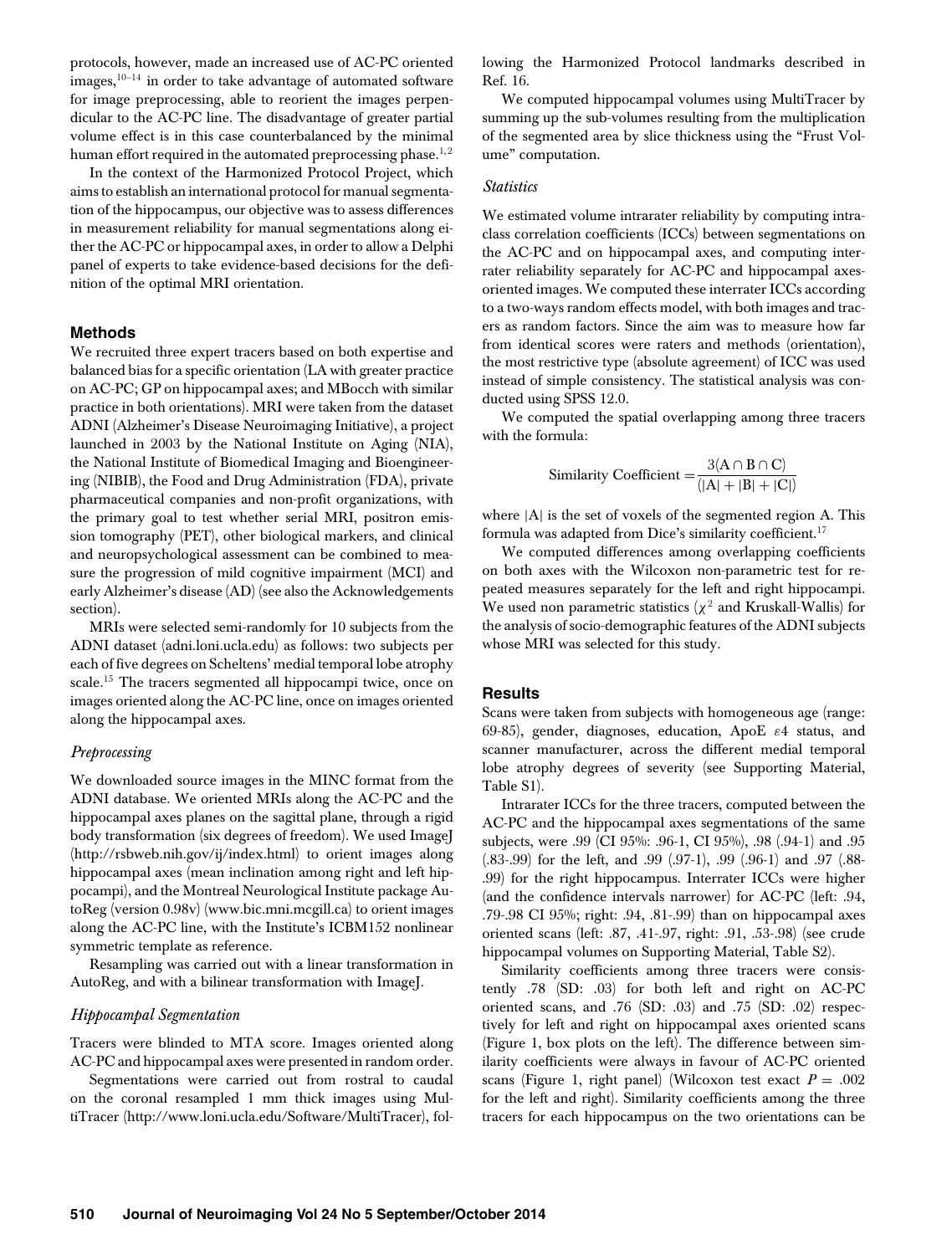

Fig 1. Similarity coefficients denoting spatial overlapping of segmentations on the AC-PC- and hippocampal axes-oriented images. Segmentations were carried out on the right and left hippocampi on 10 ADNI scans by three expert tracers. Higher absolute values indicate higher concordance on the referred orientation.

found in Table S3 (Supporting material,/centroalzheimer.it/ public/MB/SOPs/PaperCheck4Axes/03 Supplementary.doc).

Top and middle panels: Box-plots of similarity coefficients. Upper and lower box boundaries: 25th and 75th percentiles of the distribution. Red line: median. Red star: mean. Whiskers: most extreme data points.

Bottom panel: Difference of similarity coefficient (AC-PC minus hippocampal-axes). Values above the red line indicate higher concordance on AC-PC oriented images. X axis values denote scan number.

# **Discussion**

Hippocampal segmentations based on harmonized landmarks, carried out by three expert tracers from independent centres on AC-PC and hippocampal axes oriented scans, were all characterized by very high volume ICCs, but we detected significantly higher spatial overlap for segmentations completed on the AC-PC oriented scans.

We examined individually hippocampal contours produced by the three tracers in order to detect possible causes that could account for this difference. The largest differences among tracers, occurring especially on the hippocampal axes orientation, could be attributed to the segmentation of the head, at the level of the boundary with the amygdala. The comparison through 3D navigation of the boundary area between the hippocampus and the amygdala on scans oriented on the AC-PC and on hippocampal axes enables an appreciation of more informative details on the former, consisting in better visualization of cerebrospinal fluid (CSF) spaces, more clearly separating the two structures than in the visualization on the hippocampal axes (Figure 2).

Minor regions of heterogeneity between tracers were identified on the tail end. These were equally observed on the AC-PC and on the hippocampal axes oriented images (see as examples Figure S1 in Supporting material at /centroalzheimer.it/ public/MB/SOPs/PaperCheck4Axes/03 Supplementary.doc), and the movies (see captions in Supporting material) available at:

http://www.centroalzheimer.it/public/MB/SOPs/ PaperCheck4Axes/Subject\_09\_worseAxis\_Right.mov http://www.centroalzheimer.it/public/MB/SOPs/ PaperCheck4Axes/Subject\_09\_worseACPC\_Left.mov http://www.centroalzheimer.it/public/MB/SOPs/ PaperCheck4Axes/Subject\_04\_bestAxis\_Left.mov http://www.centroalzheimer.it/public/MB/SOPs/ PaperCheck4Axes/Subject\_03\_bestACPC\_Right.mov).

Although the AC-PC orientation seemed to provide more detailed information for correct and reliable separation of the hippocampus from adjacent structures, and particularly from the amygdala from our image analysis, we cannot exclude that the wider practice in examining brain structures on the standard AC-PC oriented images of the brain, as they are reported on any atlas, may also have influenced the tracers' performance. This is in turn consistent with the convenience of setting standard operating procedures to facilitate reliability of measurements and of being consistent with other available standard procedures.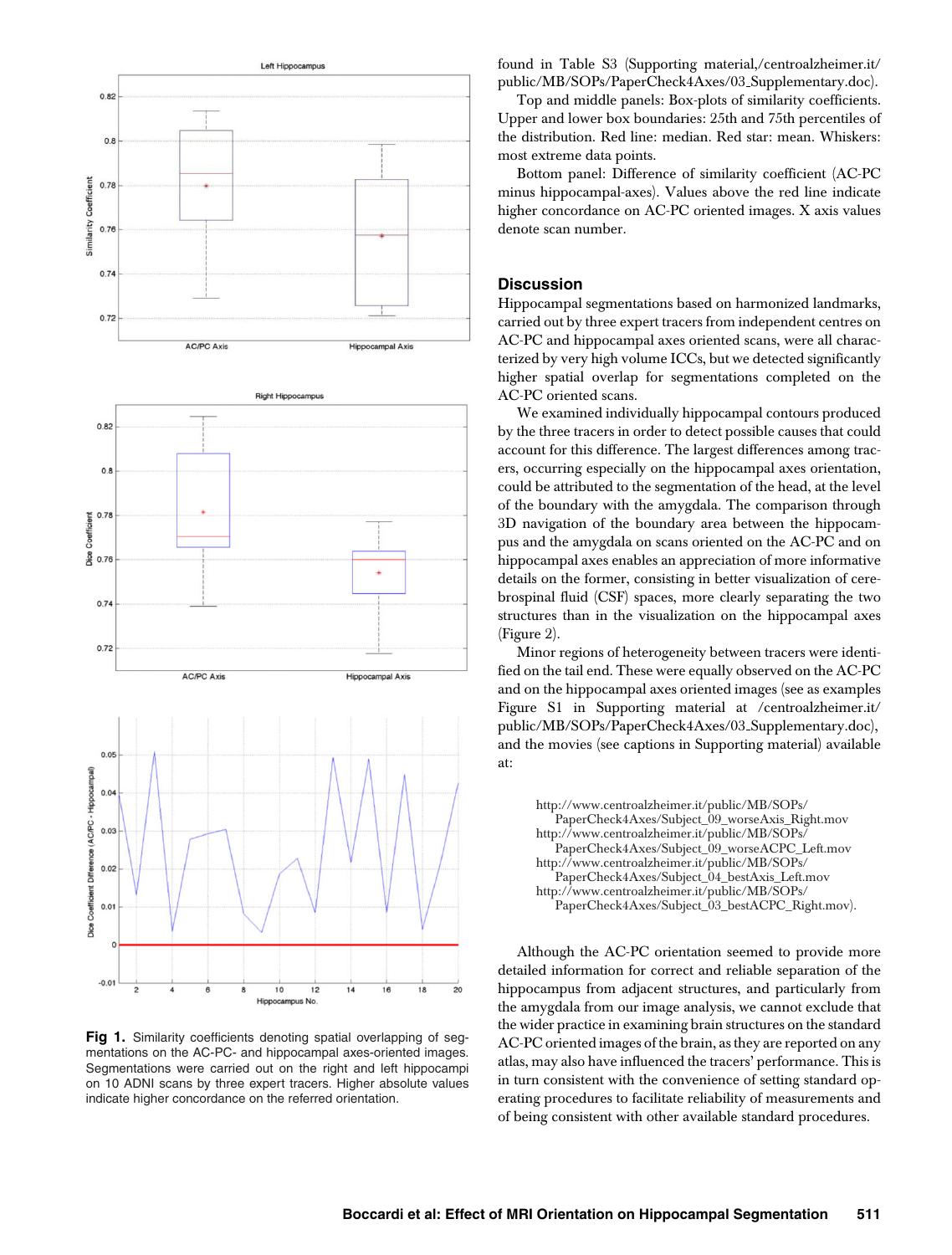

Fig 2. Illustration of the better visualization of the hippocampal-amygdala boundary on AC-PC oriented (upper line) than on hippocampal axes (bottom line) oriented scans. The CSF separating the hippocampal head from the amygdala can be better visualized on the axial plane on images oriented along the AC-PC plane (upper row) than on images oriented along the hippocampal axes (lower row). The red arrows in the magnified axial view illustrate the level of the boundary between the hippocampus and the amygdala. Only the AC-PC-oriented axial view allows to discriminate the anterior digitations of the hippocampus, at its boundary with the amygdala.

Volumetric ICCs were very high, although tracers came from different centers. We believe that this reliability may be a consequence of the extremely detailed description of landmarks provided within the Harmonized Protocol project<sup>16, 18, 19</sup> (www.hippocampal-protocol.net).

We did not compute proper intrarater values separately for the AC-PC and the hippocampal axes orientations, but only a proxy, by considering segmentations carried out on the two orientations of the same images. Although separate intraraters for the two orientations would have been preferable, it is possible that a ceiling effect of these very experienced tracers would have hidden a difference due to orientation, while interrater values are more liable to the effect of confounders like orientation. This is especially plausible considering that we used the "absolute" method for ICCs computations, which is more restrictive than the most common "consistency" method.

We are not aware of previous studies trying to quantify the differences of reliability in hippocampal segmentation on images oriented along different axes. The need to carry out this kind of investigation arose from the need to define a Harmonized Protocol for hippocampal segmentation, to set a standardized operating procedure in the use of hippocampal volumetry as a biomarker for AD.<sup>20</sup>

As the next step of this project, the quantitative data described here were used to inform the Delphi panel of experts<sup>16</sup> to decide on the optimal orientation of MRIs for a Harmonized Protocol for hippocampal segmentation. Indeed, based on the described data the Delphi panel achieved a significant agreement for the AC-PC orientation. This decision, that will be described in detail elsewhere, is also nicely consistent with the current standard orientation of the brain in different settings, from neuropathology to atlas representations. Moreover, the sources of heterogeneity in segmentations observed in this phase have been used to further improve landmarks descriptions and instructions that were defined in the Harmonized Protocol.

All updates of the project can be found at www.hippocampal-protocol.net.

Wyeth, part of the Pfizer group, and Lilly have provided unrestricted grants in support of the work reported in this paper. The Alzheimer's Association has provided logistic support for the update meetings of the project in Toronto (April, 2010), Honolulu (July, 2010 and April, 2011), Paris (July, 2011), New Orleans (April, 2012) and Vancouver (July, 2012). A follow-up project has been funded by the Alzheimer's Association: "A Harmonized Protocol for Hippocampal Volumetry: an EADC-ADNI Effort," grant no. IIRG -10-174022.

NR and SD have received funding support from the Ministère du Développement Économique, de l'Innovation et de l'Exportation du Quebec and the Alzheimer's Society of Canada. ´

EADC-ADNI centres and PIs taking part to the project are listed in Supporting Material (/centroalzheimer.it/public/MB/SOPs/ PaperCheck4Axes/03 Supplementary.doc), and reported on the official project web-site (http://www.hippocampal-protocol.net/SOPs/ workinggroup.html).

Data used in the preparation of this article were obtained from the Alzheimer's Disease Neuroimaging Initiative (ADNI) database (adni.loni.ucla.edu). Data used in the preparation of this article were obtained from the Alzheimer's Disease Neuroimaging Initiative (ADNI) database (adni.loni.ucla.edu). The ADNI was launched in 2003 by the National Institute on Aging (NIA), the National Institute of Biomedical Imaging and Bioengineering (NIBIB), the Food and Drug Administration (FDA), private pharmaceutical companies and non-profit organizations, as a \$60 million, 5-year public-private partnership. The primary goal of ADNI has been to test whether serial magnetic resonance imaging (MRI), positron emission tomography (PET), other biological markers, and clinical and neuropsychological assessment can be combined to measure the progression of mild cognitive impairment (MCI) and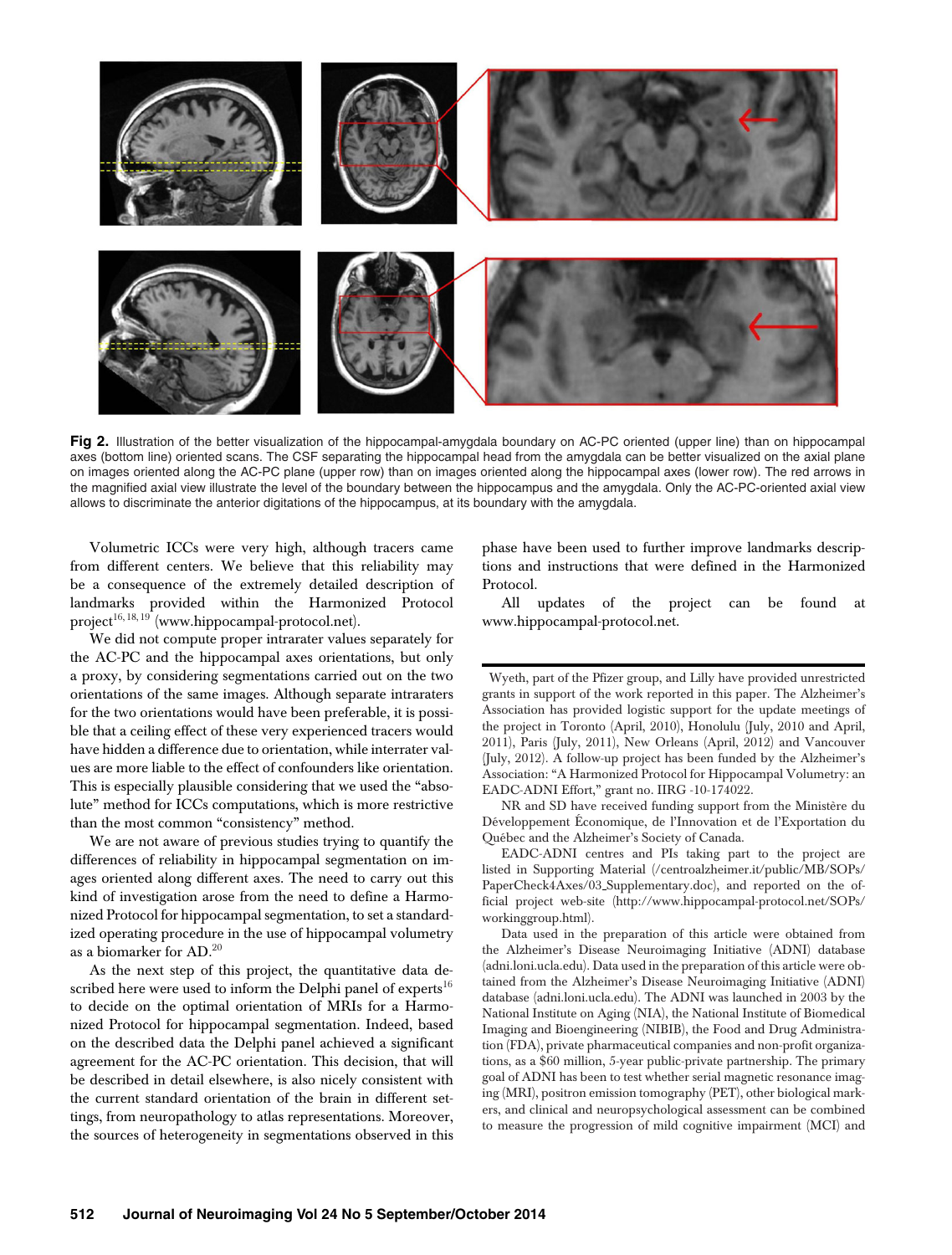early Alzheimer's disease (AD). Determination of sensitive and specific markers of very early AD progression is intended to aid researchers and clinicians to develop new treatments and monitor their effectiveness, as well as lessen the time and cost of clinical trials. The Principal Investigator of this initiative is Michael W. Weiner, MD, VA Medical Center and University of California-—San Francisco. ADNI is the result of efforts of many co-investigators from a broad range of academic institutions and private corporations, and subjects have been recruited from over 50 sites across the U.S. and Canada. The initial goal of ADNI was to recruit 800 subjects but ADNI has been followed by ADNI-GO and ADNI-2. To date these three protocols have recruited over 1500 adults, ages 55 to 90, to participate in the research, consisting of cognitively normal older individuals, people with early or late MCI, and people with early AD. The follow up duration of each group is specified in the protocols for ADNI-1, ADNI-2 and ADNI-GO. Subjects originally recruited for ADNI-1 and ADNI-GO had the option to be followed in ADNI-2. For up-to-date information, see www.adni-info.org.

Data collection and sharing for this project was funded by ADNI (National Institutes of Health Grant U01 AG024904). ADNI is funded by the National Institute on Aging, the National Institute of Biomedical Imaging and Bioengineering, and through generous contributions from the following: Abbott; Alzheimer's Association; Alzheimer's Drug Discovery Foundation; Amorfix Life Sciences Ltd.; AstraZeneca; Bayer HealthCare; BioClinica, Inc.; Biogen Idec Inc.; Bristol-Myers Squibb Company; Eisai Inc.; Elan Pharmaceuticals Inc.; Eli Lilly and Company; F. Hoffmann-La Roche Ltd and its affiliated company Genentech, Inc.; GE Healthcare; Innogenetics, N.V.; IXICO Ltd.; Janssen Alzheimer Immunotherapy Research & Development, LLC.; Johnson & Johnson Pharmaceutical Research & Development LLC.; Medpace, Inc.; Merck & Co., Inc.; Meso Scale Diagnostics, LLC.; Novartis Pharmaceuticals Corporation; Pfizer Inc.; Servier; Synarc Inc.; and Takeda Pharmaceutical Company. The Canadian Institutes of Health Research is providing funds to support ADNI clinical sites in Canada. Private Rev November 7, 2012 sector contributions are facilitated by the Foundation for the National Institutes of Health (www.fnih.org). The grantee organization is the Northern California Institute for Research and Education, and the study is coordinated by the Alzheimer's Disease Cooperative Study at the University of California, San Diego. ADNI data are disseminated by the Laboratory for Neuro Imaging at the University of California, Los Angeles. This research was also supported by NIH grants P30 AG010129 and K01 AG030514.

### **Appendix**

Collaborators: John G. Csernansky, Mony J. de Leon, Leyla deToledo-Morrell, Ronald J. Killiany, Stéphane Lehéricy, Nikolai Malykhin, Johannes Pantel, Jens C. Pruessner, Hilkka Soininen, Craig Watson.

Appendix collaborator affiliations: Department of Psychiatry and Behavioral Sciences, Northwestern University Feinberg School of Medicine, Chicago, Illinois (JGC); New York University School of Medicine, Center for Brain Health, New York, NY (MJdL); Department of Neurological Sciences, Rush University, Chicago, Illinois (LdTM); Department of Anatomy and Neurobiology, Boston University School of Medicine, (RJK); Center for NeuroImaging Research – CENIR and Department of Neuroradiology, Universite Pierre et Marie Curie- Paris 6, ´ Groupe Hospitalier Pitié-Salpétriére, Paris, France (SL); Department of Biomedical Engineering, Centre for Neuroscience, University of Alberta, Edmonton, Alberta, Canada (NM); Institute of General Practice, University of, University of Frankfurt/Main, Germany, (JP); McGill Centre for Studies in Aging,

Department of Psychiatry, McGill University, Montreal, Quebec, Canada (JCP); Department of Neurology, University of Eastern Finland and Kuopio University Hospital, Kuopio, Finland (HS); Wayne State University School of Medicine, University Health Center, St. Antoine, Detroit, MI (CW).

#### **References**

- 1. Geuze E, Vermetten E, Bremner JD. MR-based in vivo hippocampal volumetrics. 1: review of methodologies currently employed. *Mol Psychiatry* 2005;10:147-159.
- 2. Boccardi M, Ganzola R, Bocchetta M, et al. Survey of protocols for the manual segmentation of the hippocampus: preparatory steps towards a Joint EADC-ADNI Harmonized Protocol. *J Alzheimer's Dis* 2011;26:61-75.
- 3. Bartzokis G, Altshuler LL, Greider T, et al. Reliability of medial temporal lobe volume measurements using reformatted 3D images. *Psychiatr Res* 1998;82:11-24.
- 4. Convit A, De Leon MJ, Tarshish C, et al. Specific hippocampal volume reductions in individuals at risk for Alzheimer's disease. *Neurobiol Aging* 1997;18:131-138.
- 5. deToledo-Morrell L, Stoub TR, Bulgakova M, et al. MRI-derived entorhinal volume is a good predictor of conversion from MCI to AD. *Neurobiol Aging* 2004;25:1197-1203.
- 6. Jack CR Jr. MRI-based hippocampal volume measurements in epilepsy. *Epilepsia* 1994;35 Suppl 6:S21-S29.
- 7. Lehericy S, Baulac M, Chiras J, et al. Amygdalohippocampal MR volume measurements in the early stages of Alzheimer disease. *AJNR Am J Neuroradiol* 1994;15:929-937.
- 8. Soininen HS, Partanen K, Pitkanen A, et al. Volumetric MRI analysis of the amygdala and the hippocampus in subjects with ageassociated memory impairment: correlation to visual and verbal memory. *Neurology* 1994;44:1660-1668.
- 9. Watson C, Jack CR Jr, Cendes F. Volumetric magnetic resonance imaging. Clinical applications and contributions to the understanding of temporal lobe epilepsy. *Arch Neurol* 1997;54:1521-1531.
- 10. Malykhin NV, Bouchard TP, Ogilvie CJ, et al. Three-dimensional volumetric analysis and reconstruction of amygdala and hippocampal head, body and tail. *Psychiatr Res* 2007;155:155-165.
- 11. Haller JW, Banerjee A, Christensen GE, et al. Three-dimensional hippocampal MR morphometry with high-dimensional transformation of a neuroanatomic atlas. *Radiology* 1997;202:504-510.
- 12. Pantel J, O'Leary DS, Cretsinger K, et al. A new method for the in vivo volumetric measurement of the human hippocampus with high neuroanatomical accuracy. *Hippocampus* 2000;10:752-758.
- 13. Pruessner JC, Li LM, Serles W, et al. Volumetry of hippocampus and amygdala with high-resolution MRI and three-dimensional analysis software: minimizing the discrepancies between laboratories. *Cereb Cortex* 2000;10:433-442.
- 14. Killiany RJ, Moss MB, Albert MS, et al. Temporal lobe regions on magnetic resonance imaging identify patients with early Alzheimer's disease. *Arch Neurol* 1993;50:949-954.
- 15. Scheltens P, Leys D, Barkhof F, et al. Atrophy of medial temporal lobes on MRI in "probable" Alzheimer's disease and normal ageing: diagnostic value and neuropsychological correlates. *J Neurol Neurosurg Psychiatr* 1992;55:967-972.
- 16. Boccardi M, Bocchetta M, Apostolova L, et al. Delphi consensus on landmarks for the manual segmentation of the hippocampus on MRI: preliminary results from the eadc-adni harmonized protocol working group. *Neurology* 2012;78:S04.003.
- 17. Robitaille N, Duchesne S. Label fusion strategy selection. *Int J Biomed Imaging* 2012;43:1095.
- 18. Boccardi M, Bocchetta M, Ganzola R, et al. Operationalizing protocol differences for EADC-ADNI manual hippocampal segmentation. *Alzheimers Dement* 2013 doi:pii: S1552–5260(13)00078–2. 10.1016/j.jalz.2013.03.001; PMID: 23706515.